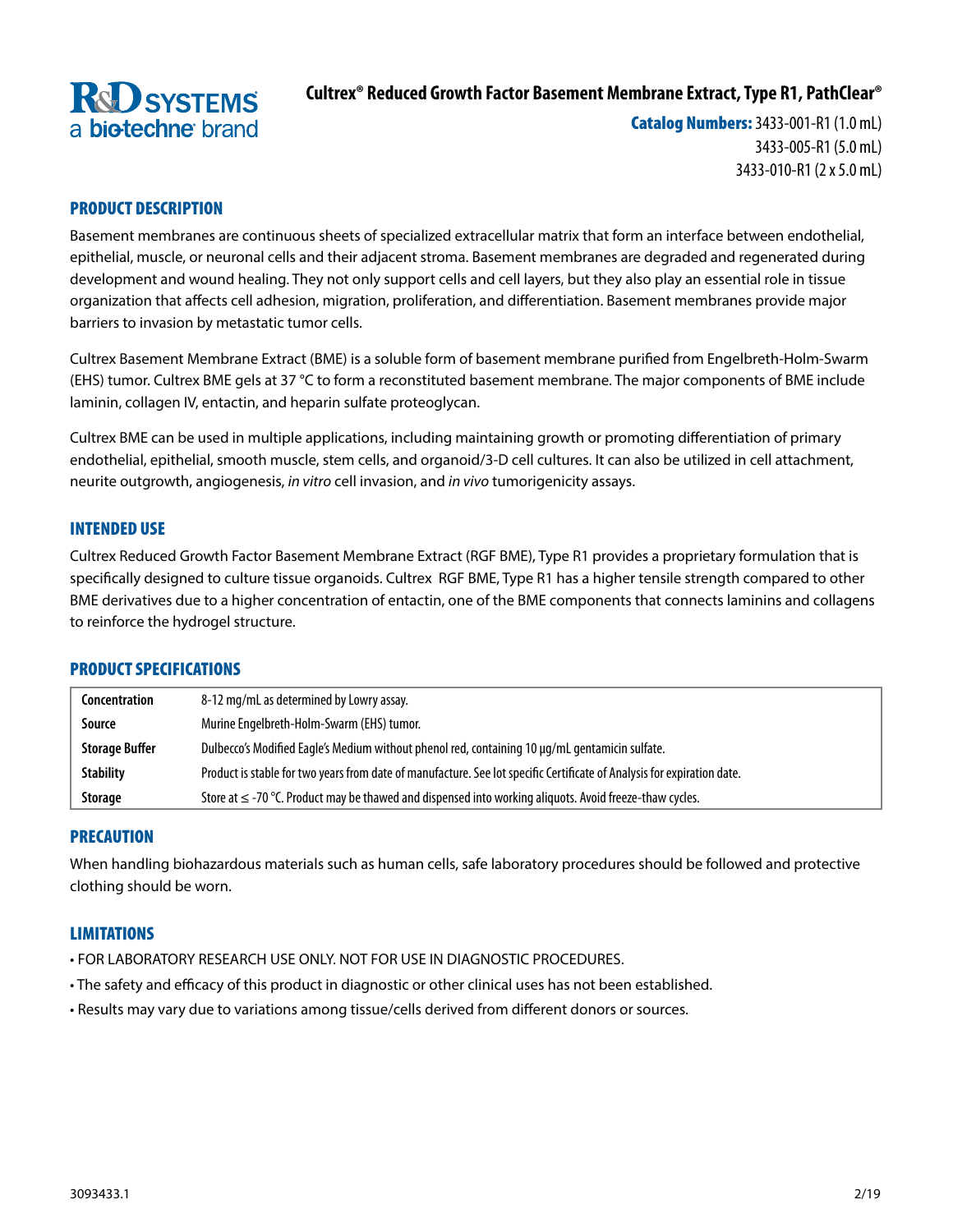# MATERIAL QUALIFICATIONS

#### **Sterility Testing:**

- PathClear Tested negative by PCR test for 31 organisms and viruses, including: mycoplasma, 17 bacterial and virus strains typically included in mouse antibody production (MAP) testing, and 13 additional murine infectious agents including LDEV.
- Tested following USP <71> sterility guidelines.
- Endotoxin concentration ≤ 8 EU/mL by LAL assay.

#### **Functional Assays:**

- Organoid culture Cultrex RGF BME, Type R1 supports culture of human gastric or small intestine organoids.
- Tube formation assay Cultrex RGF BME, Type R1 promotes formation of capillary-like structures by human (HBMVEC; HUVEC) or mouse (SVEC4-10) endothelial cells.

#### **Gelling Assay:**

• Cultrex RGF BME, Type R1 gels in less than 30 minutes at 37 °C, and maintains the gelled form in culture medium for a minimum of 14 days at 37 °C.

# COATING PROCEDURES:

Thaw Cultrex RGF BME, Type R1 overnight at 2-8 °C. Refrigerator temperatures may vary, therefore it is recommended to keep BME on ice in a refrigerator during the thawing process. Thawed BME solidifies quickly at temperatures above 15 °C; when working with BME, keep it on ice to prevent untimely gelling.

There are many applications for Cultrex RGF BME, Type R1 which require different thicknesses and concentrations. A thick gel is needed for applications such as endothelial cell formation of capillary-like structures (Tube Formation Assay), the differentiation of rat aorta tissue into capillary-like structures (Aortic Ring Assay), epithelial organoid formation, or tumor organoid formation. Some applications, such as propagation of primary cells, require a thin layer coating and not a thick gel; therefore, the thin layer method should be used.

# **Thick Gel Method:**

- 1. Thaw Cultrex BME as stated above.
- 2. Mix Cultrex BME by slowly pipetting solution up and down; be careful not to introduce air bubbles.
- 3. Pipette 200-300  $\mu$ L per cm<sup>2</sup> onto the growth surface.
- 4. Place coated object at 37 °C for 30 minutes.
- 5. Coated objects are ready for use.

# **Thin Layer Method (non-gelling):**

- 1. Thaw Cultrex BME as stated above.
- 2. Mix Cultrex BME by slowly pipetting solution up and down; be careful not to introduce air bubbles.
- 3. Dilute Cultrex BME to desired concentration in **cold** serum-free medium. A 1:100 dilution is recommended for the propagation of primary cells. Empirical determination of the optimal coating concentration for your application may be required.
- 4. Add a sufficient amount of solution to cover the entire growth surface area. A volume of 300 µL per cm<sup>2</sup> is recommended.
- 5. Incubate coated object at room temperature for one hour.
- 6. Aspirate coating solution and immediately plate cells. **Do not allow coated surface to dry out.**